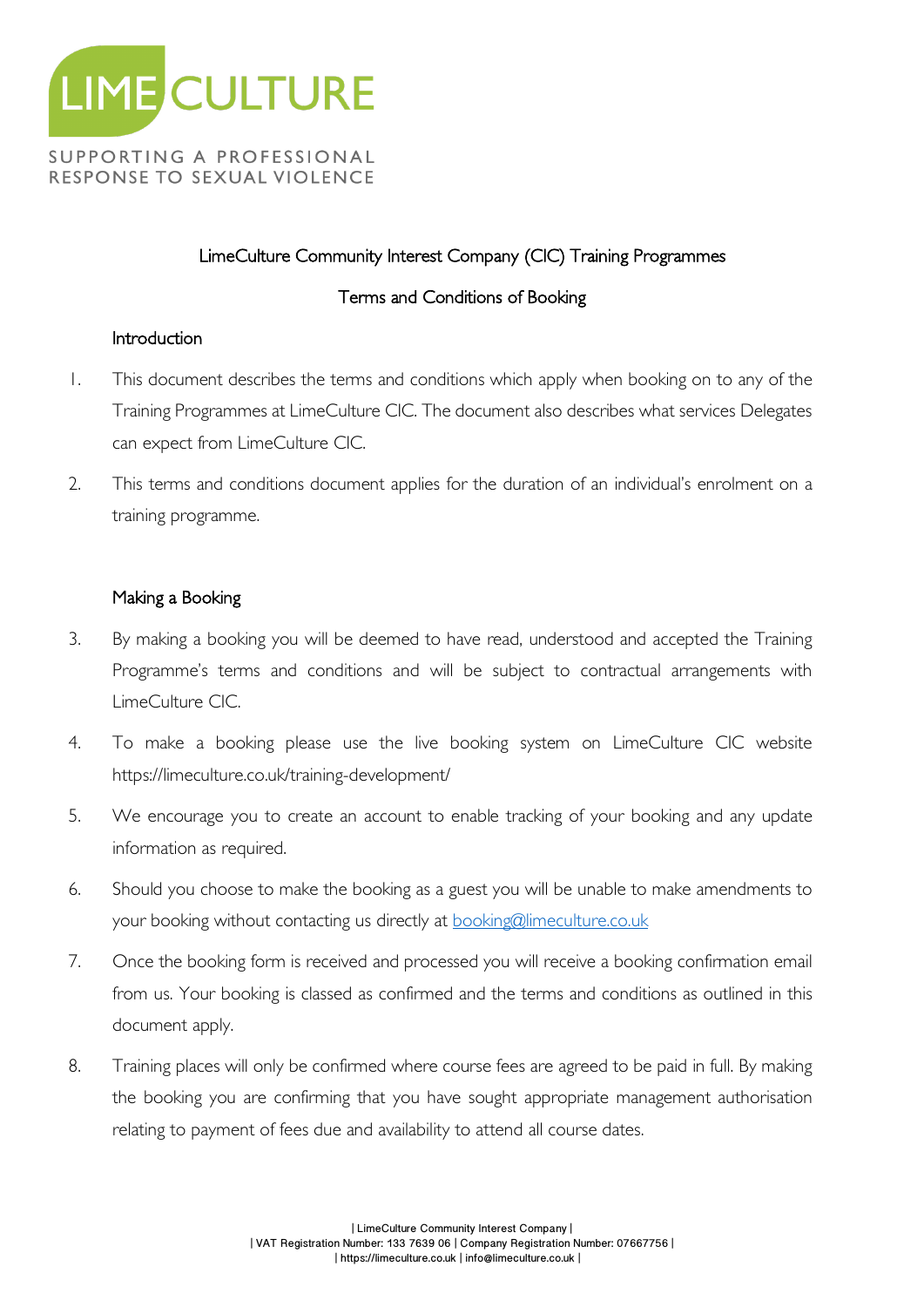

- 9. Although booking will be confirmed, all places on the selected course are provisional until full payment has been made.
- 10. Cancellation charges apply (in accordance with paragraphs 21 to 26 below) should you decide to cancel your place regardless of payment being made.
- 11. We recommend that you make every effort to attend each module on the published dates, unless there are exceptional circumstances, which prevent you from doing so.
- 12. Where delegates are unable to attend any planned course dates, they should inform us as soon as possible by emailing booking@limeculture.co.uk.
- 13. We will endeavour to provide alternative dates, however this is dependent on available places. It is important to note that our courses are often fully booked and therefore there may be a wait to complete missed modules.

## Accreditation

- 14. Our awarding body, NCFE, accredits our courses, with the exception of some of our bespoke training programmes, which have been specifically developed for individual areas.
- 15. Certificates of accreditation are awarded on successful completion of all modules and when a pass mark has been achieved in all assessments.

## Payment of Course Fees

- 16. Payment of course fees must be made in advance and should be made as soon as possible after receiving an invoice. All prices quoted are exclusive of VAT unless otherwise state. VAT is paid at the standard rate.
- 17. If your organisation uses purchase order numbers, the purchase order number should be included in your booking email at the time of submitting your booking to us.
- 18. Our preferred method of payment is by bank transfer, and the relevant details can be found on our invoice.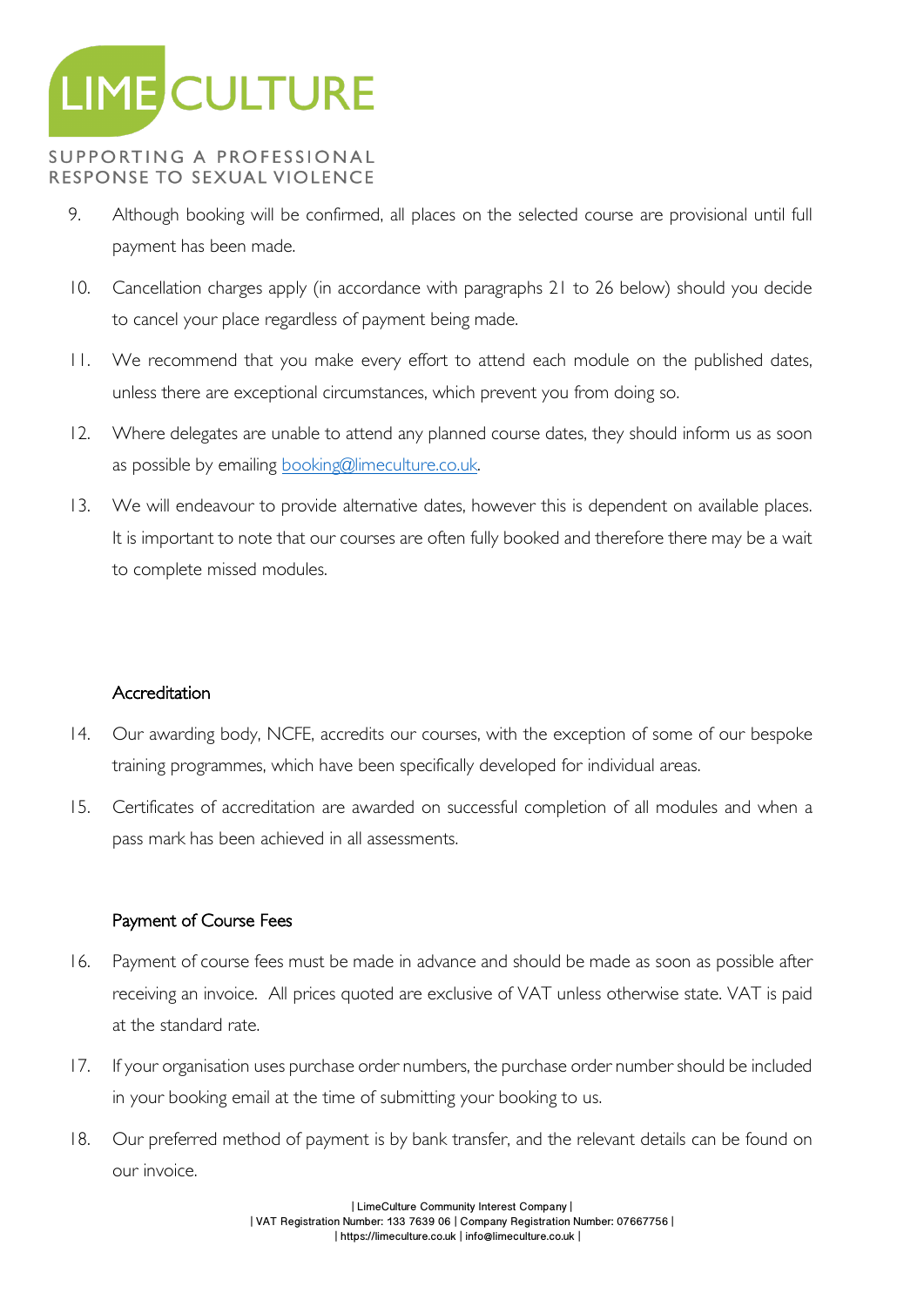

- 19. Invoices will be sent a minimum of 14 days before the commencement of the course. If payment cannot be made within this timescale you must contact us in writing to let us know.
- 20. All invoices are due for immediate payment and must reach us by the commencement of the training course/event. Late payments may incur a late payment charge of 10% and you may forfeit your space(s) on the training course.

#### Cancellation, Refund and Substitution Policy

- 21. Due to the high demand for our training courses and the volume of pre-programme preparation we have to undertake, the following cancellation and substitution policy will apply once applications have been made.
- 22. LimeCulture CIC must receive cancellations in writing to be effective.
- 23. More than one calendar month prior to the commencement of the training programme: You may cancel your registration and receive a full refund. Registration can be cancelled and any payments made fully reimbursed. Alternatively, you may request to be transferred to the next available course or a different course.
- 24. Less than one calendar month prior to the commencement of the training programme: Full course fees are applicable without transfer to an alternative course. You can, however, avoid being charged the full course fee by substituting your place with another candidate up until 7 days (5 working days) before the commencement of the training programme. An administration fee of £20 will be charged.
- 25. If you fail to attend a course without prior notification, the course fees will be charged in full. Please note that failure to submit payment does not cancel your undertaking to make payment in accordance with these terms and conditions.
- 26. If you have started the course, or are part way through a course, there can be no refund.

## Delegate Substitution

27. To substitute your place please send a request to **booking@limeculture.co.uk** and complete a new booking form.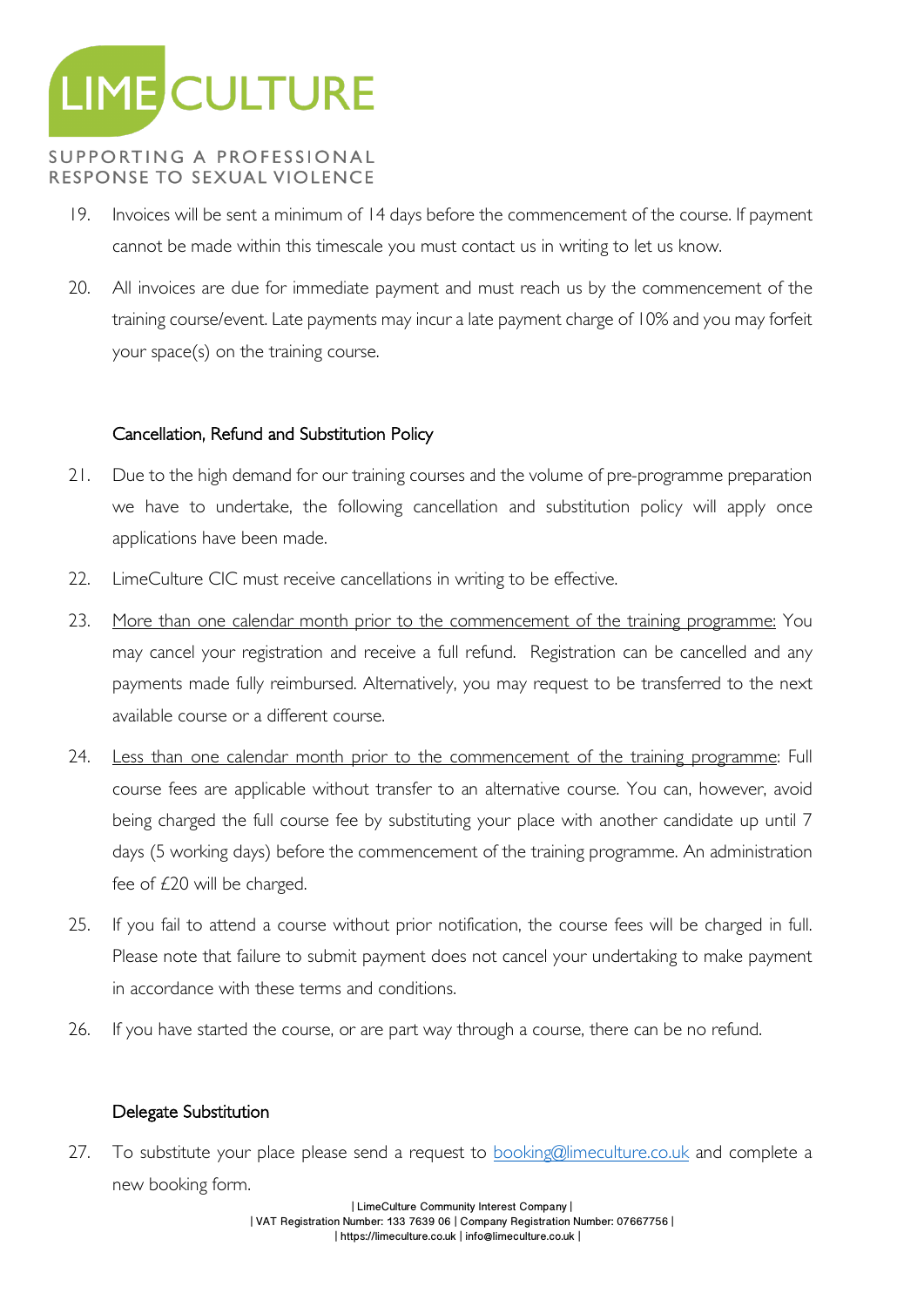

28. Substitution requests can be made up until 7 days (5 working days) before the commencement of the course.

## Deferment / Extension

- 29. Deferment, or extension for completing a training programme can only be facilitated where there are exceptional circumstances which prevent a delegate from attending scheduled training within expected timeframes. If a delegate wishes to request a deferment / extension they should contact bookings@limeculture.co.uk as soon as possible to highlight the grounds for the request.
- 30. The intention of LimeCulture CIC will always be to facilitate a deferment / extension request provided that the grounds for the request are genuine and unavoidable. LimeCulture will seek to agree with the delegate/organisation an appropriate length of time to defer the training. However, LimeCulture reserves the right to refuse a request for the following reasons:
	- a. The grounds do not constitute exceptional circumstances
	- b. The length of the deferment / extension requested is excessive
	- c. Availability of alternative approaches that would enable the delegate to continue the training.
- 31. LimeCulture CIC will not be liable for any losses or expenses, including consequential, arising from any such alterations or amendments to the timetable including where the request is refused.

#### **Exclusion**

- 32. LimeCulture CIC is committed to providing quality training for all delegates who attend any of our training programmes or courses.
- 33. LimeCulture CIC reserves the right to refuse access to its facilities and premises where there is reason to believe that a delegate is in breach of these conditions or where a Service representative uses threatening, bullying, harassing or disruptive behaviour towards other delegates or LimeCulture trainers. LimeCulture CIC will not be liable for any losses or expenses (including accreditation fees and consequential damages) incurred by a Service arising from such an exclusion.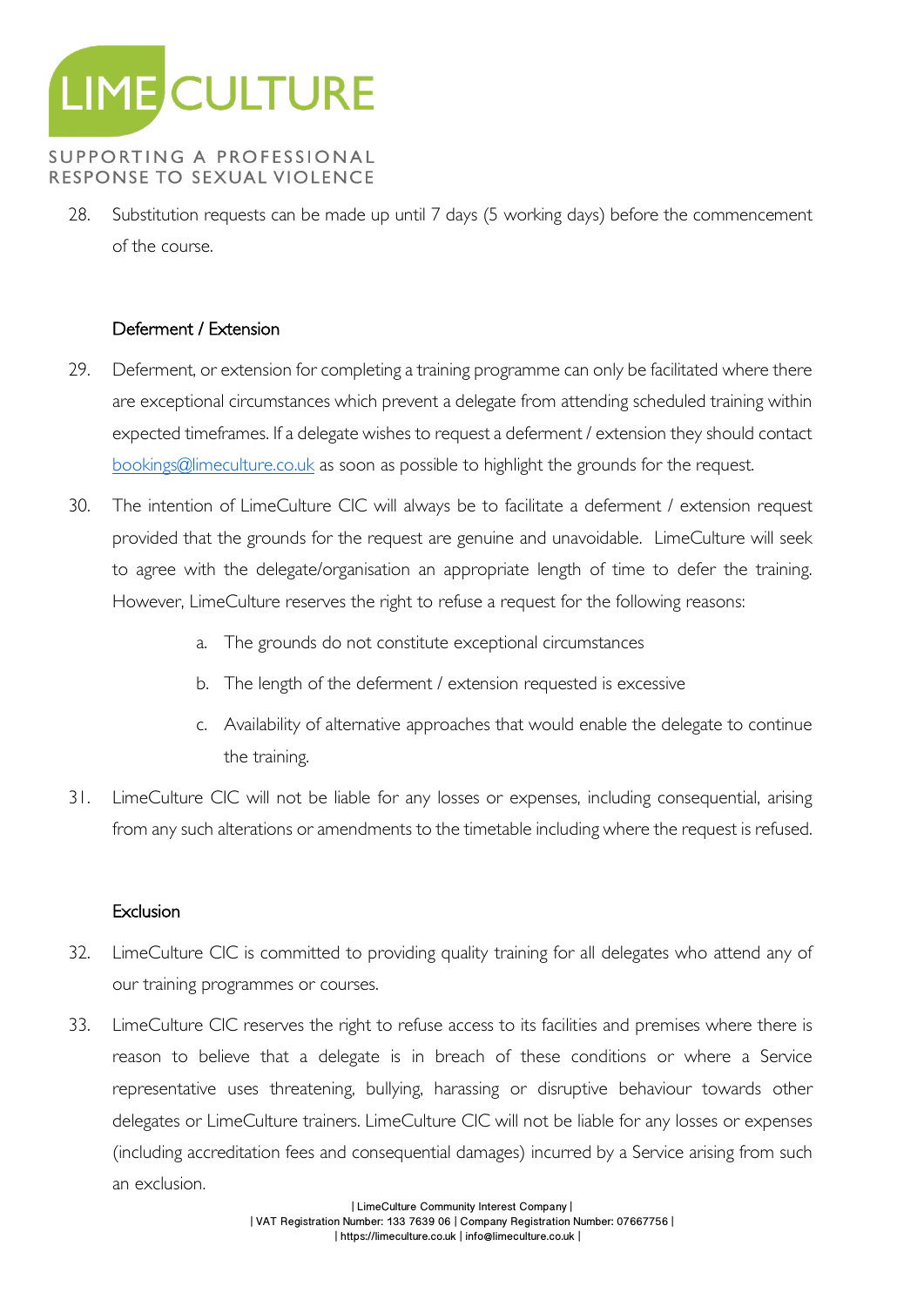

## Course Content and Programme Schedules

- 34. LimeCulture CIC will make every effort to honour all advertised courses and scheduled dates.
- 35. All courses require a minimum of delegates. In the unlikely event of those numbers not being achieved we may choose to cancel the course.
- 36. In the unlikely event of disruption to services due to sickness or absence or unavailability of guest speakers LimeCulture CIC reserves the right to alter advertised schedule of courses, including cancellation of a course.
- 37. Should cancellation be required we will give 14 days notice.
- 38. Individuals with confirmed booking will be offered alternative dates. If alternative dates cannot be offered then a full refund of course fees will be made.
- 39. LimeCulture CIC prides itself on providing up to date, evidence based training and therefore reserve the right to alter or amend previously advertised programmes without notice, although we will make every effort not to do so.
- 40. LimeCulture CIC reserves the right to change the training venue from that originally advertised by providing 14 days notice.
- 41. LimeCulture CIC will not be responsible for any losses or expenses, including consequential, arising from any such alterations or amendments to the programme content and schedule including cancellation.

## Acceptable Use of Facilities

- 42. In placing a booking you agree to abide by LimeCulture CIC's Acceptable Use Policy relating to the use of training facilities. This policy requires the following:
	- None of the facilities used by LimeCulture CIC may be used to locate, display or transmit any material which is illegal or offensive
	- Premises used by LimeCulture CIC are non-smoking (including the use of electronic cigarettes) and all delegates are required to adhere to this policy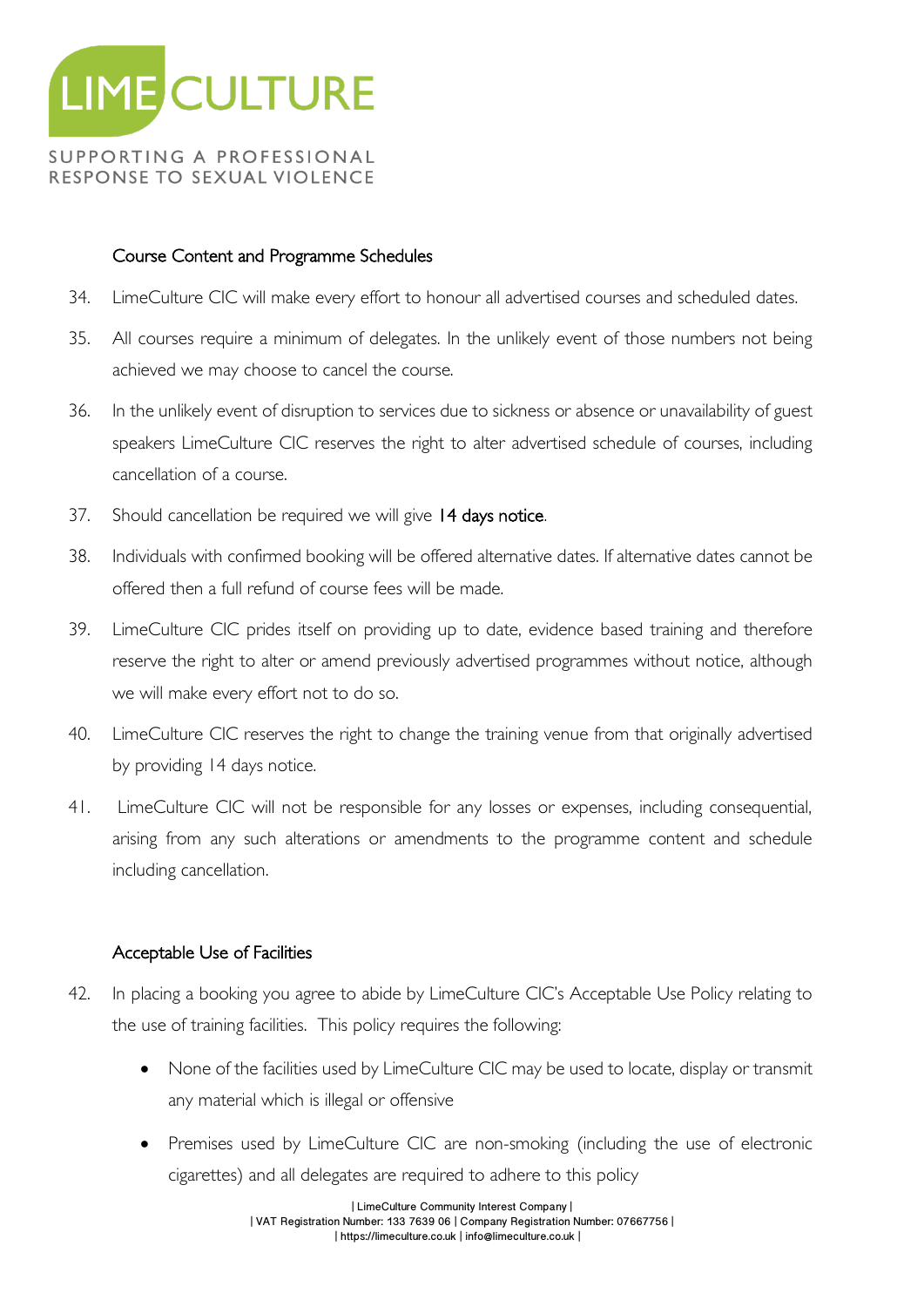

#### **Publicity**

- 43. LimeCulture may take photographs of the training events and use the images on it's website, Twitter, Facebook or blog. If you do not want your image to be used in this way it is your responsibility to notify the facilitators at the start of the Workshop.
- 44. Information about participation will not be publicised without express additional permission. If you do not want your organisation name or logo to be used in this way you should email info@limeculture.co.uk to notify us.

#### Data Protection Fair Processing notice

- 45. LimeCulture CIC's Company Registration Number is 07667756
- 46. We are registered with the Information Commissioner Offices ZA298542
- 47. Our registered office is at The Coach House, 2a Carr Road, Hale, Cheshire, WA15 8DX
- 48. LimeCulture CIC collects, holds and processes personal data relating to its clients. It is essential for it to do so in order to manage its operations and accreditations effectively. Our processes relating to personal data are carried out in accordance with the General Data Protection Regulation, and with our organisational knowledge management policy.
- 49. The personal data held by LimeCulture CIC is mainly taken from the details provided during the application/registration. Our privacy notice about use of and interaction with our website is available via a link at the bottom of the home page of the website marked 'Terms of Service and Privacy Policy'.
- 50. LimeCulture adds data that accumulates during and after interaction with LimeCulture CIC. This may include sensitive personal data and could include photographs. We may use this data for marketing purposes.